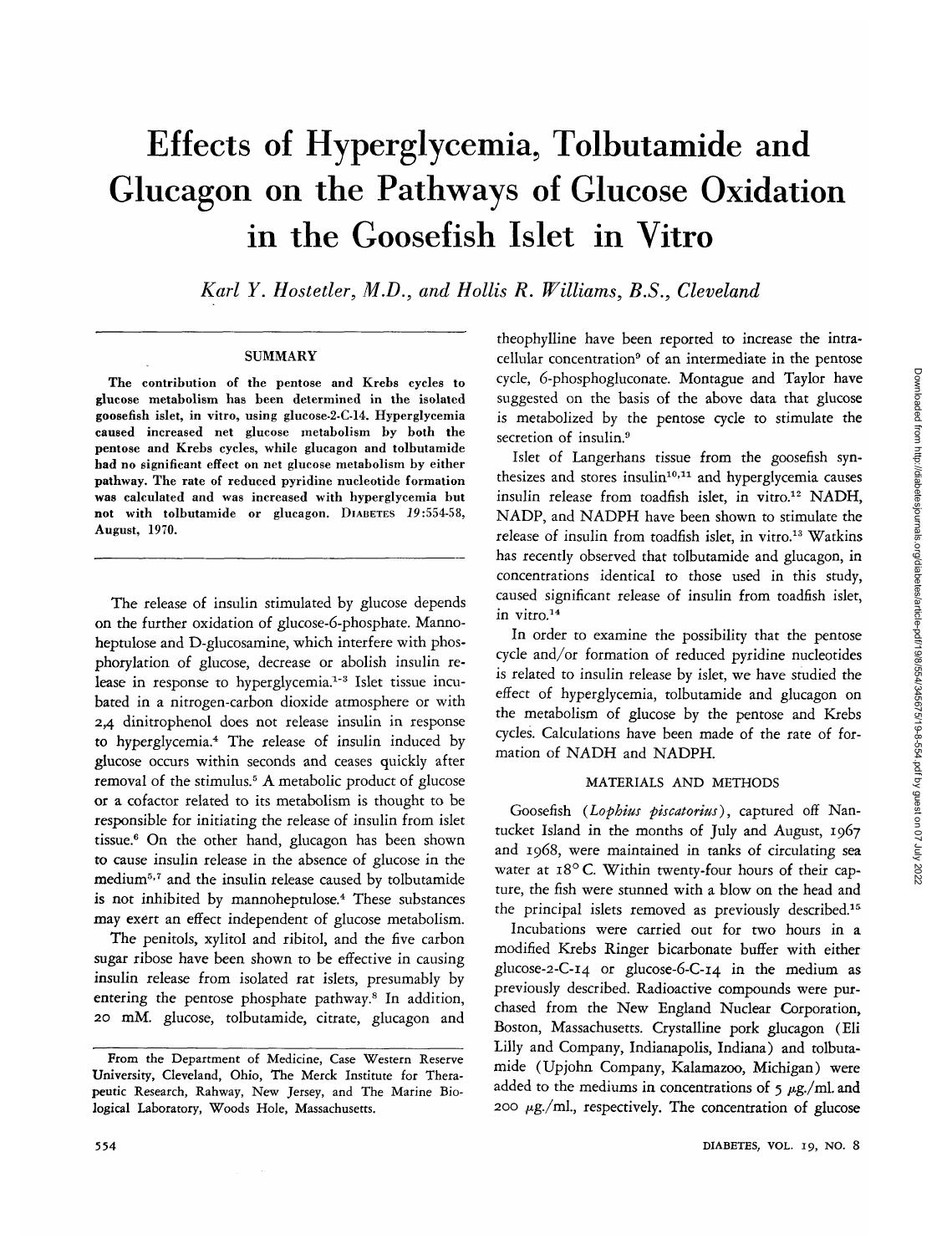was 0.25 mg./ml. in the control flask as well as those flasks containing glucagon and tolbutamide; in the remaining flask the glucose concentration was 2.00 mg./ ml. The volume of the medium was 0.5 ml. in the experiments with glucose-2-C-i4 and 0.2 ml. with glucose-6-C-i4. The tissue weights ranged from 12 to 25 mg.

The incubations, the determinations of the distribution of C-14, and the measurements of the specific yield of C-14-O<sub>2</sub> from glucose-6-C-14 were done as previously described,<sup>15,16</sup> except that the uptake of glucose was measured in duplicate by a glucose oxidase method.

Calculation of Krebs cycle oxidation of glucose carbon was made according to Katz and Wood<sup>17</sup> and Rognstad and Katz<sup>18</sup> using glucose-6-C-14. The contribution of the pentose cycle to glucose metabolism was determined from the ratio of specific activity of Carbon 1 of the glucose unit of glycogen versus Carbon 2 as described by Wood et al.<sup>19</sup> using glucose-2-C-14 as substrate. A discussion of these methods as applied to islet has appeared earlier.<sup>15</sup>

#### RESULTS

Table I shows the distribution of C-14 in Carbons 1, 2 and 3 of the glucose unit of glycogen following incubation of islet with glucose-2-C-14. The pentose cycle contribution was calculated by the equation H1/  $H_2 = 2PC/ I + 2PC$ , where H<sub>I</sub> and H<sub>2</sub> are the relative specific activities of Carbons 1 and 2 of the glucose unit of glycogen and PC is the fractional pentose cycle contribution to glucose metabolism as defined by Wood et al.<sup>19</sup> At the normal glucose concentration of the goosefish, 0.25 mg./ml., 10.8 per cent of the glucose was metabolized by the pentose cycle and glucagon did not alter this percentage. Tolbutamide caused a small but statistically significant reduction in pentose cycle contribution to 8.8 per cent while hyperglycemia (2.00 mg./ml.) reduced it to 4.3 per cent.

The production of  $C-14-C_2$  from glucose-6-C-14 incubated with islet is shown in table 2. Slices incubated with glucagon and tolbutamide did not differ significantly from the 0.25 mg./ml. glucose control. Glucose

#### TABLE 2

Effect of glucagon, tolbutamide and hyperglycemia on  $C-14-O<sub>2</sub>$  production from glucose-6-C-14 by goosefish islet, in vitro

|                                                                                     | Mean DPM/gm. islet/3 hr. |
|-------------------------------------------------------------------------------------|--------------------------|
| Glucose, $0.25$ mg./ml.<br>Glucose + glucagon, $5 \mu$ g./ml.                       | 139,000<br>166,000*      |
| Glucose + tolbutamide 200 $\mu$ g./ml.                                              | 127,000*                 |
| Glucose, $2.00$ mg./ml.<br>Glucose specific activity corrected to $1 \text{ m}C/mg$ | 645,000+                 |

Statistics by analysis of variance, n = 11.<br>\*p > 0.5 versus control.<br> $\uparrow p$  < 0.001 versus control.

# TABLE 1

Distribution of C-14 in the glucose unit of glycogen after incubation of goosefish islet with glucose-2-C-14

|                                                                                |                                          |                                        | Glucose, $0.25$ mg./ml.                                          |                                        | Glucose, $0.25$ mg./ml. $+$ tolbutamide,<br>$200 \mu$ g./ml. |                                                   |                                                                        |                                       |  |
|--------------------------------------------------------------------------------|------------------------------------------|----------------------------------------|------------------------------------------------------------------|----------------------------------------|--------------------------------------------------------------|---------------------------------------------------|------------------------------------------------------------------------|---------------------------------------|--|
| Exp. $#$<br>Carbon 1<br>Recovery (per cent)<br>Per cent PC<br>Mean per cent PC | 15.9<br>100<br>7.7<br>87<br>9.5<br>10.8  | 2<br>20.0<br>100<br>14.2<br>83<br>12.5 | 3<br>18.6<br>100<br>26.2<br>89<br>11.4                           | 4<br>16.5<br>100<br>13.4<br>90<br>9.9  | 13.5<br>100<br>9.6<br>66<br>7.8<br>8.8                       | $\mathbf{2}$<br>17.7<br>100<br>13.0<br>84<br>10.2 | 3<br>15.8<br>100<br>27.8<br>88<br>9.4<br>$(p < 0.005$ versus control)* | 4<br>13.7<br>100<br>13.1<br>93<br>7.5 |  |
|                                                                                |                                          |                                        | Glucose, $0.25$ mg./ml. $+$ glucagon,<br>$5 \mu g$ ./ml.         |                                        |                                                              | Glucose, $2.00$ mg./ml.                           |                                                                        |                                       |  |
| Exp. $#$<br>Carbon 1<br>Recovery (per cent)<br>Per cent PC<br>Mean per cent PC | 14.5<br>100<br>10.7<br>83<br>8.5<br>10.6 | 2<br>18.6<br>100<br>12.6<br>88<br>11.7 | 18.5<br>100<br>31.1<br>88<br>11.3<br>$(p > 0.5$ versus control)* | 4<br>18.2<br>100<br>28.3<br>88<br>11.1 | 7.6<br>100<br>6.5<br>94<br>4.1<br>4.3                        | 8.1<br>100<br>6.9<br>4.4                          |                                                                        |                                       |  |

In the distributions shown above, Carbon 2 has been set equal to 100, and the other values expressed relative to Carbon 2.<br>
\*Statistics by analysis of variance. Since only two samples were degraded, the glucose, 2.00 mg./m

included in the statistical analysis.

Downloaded from http://diabetesjournals.org/diabetes/article-pdf/19/8/554/345675/19-8-554.pdf by guest on 07 July 2022 Downloaded from http://diabetesjournals.org/diabetes/article-pdf/19/8/554/345675/19-8-554.pdf by guest on 07 July 2022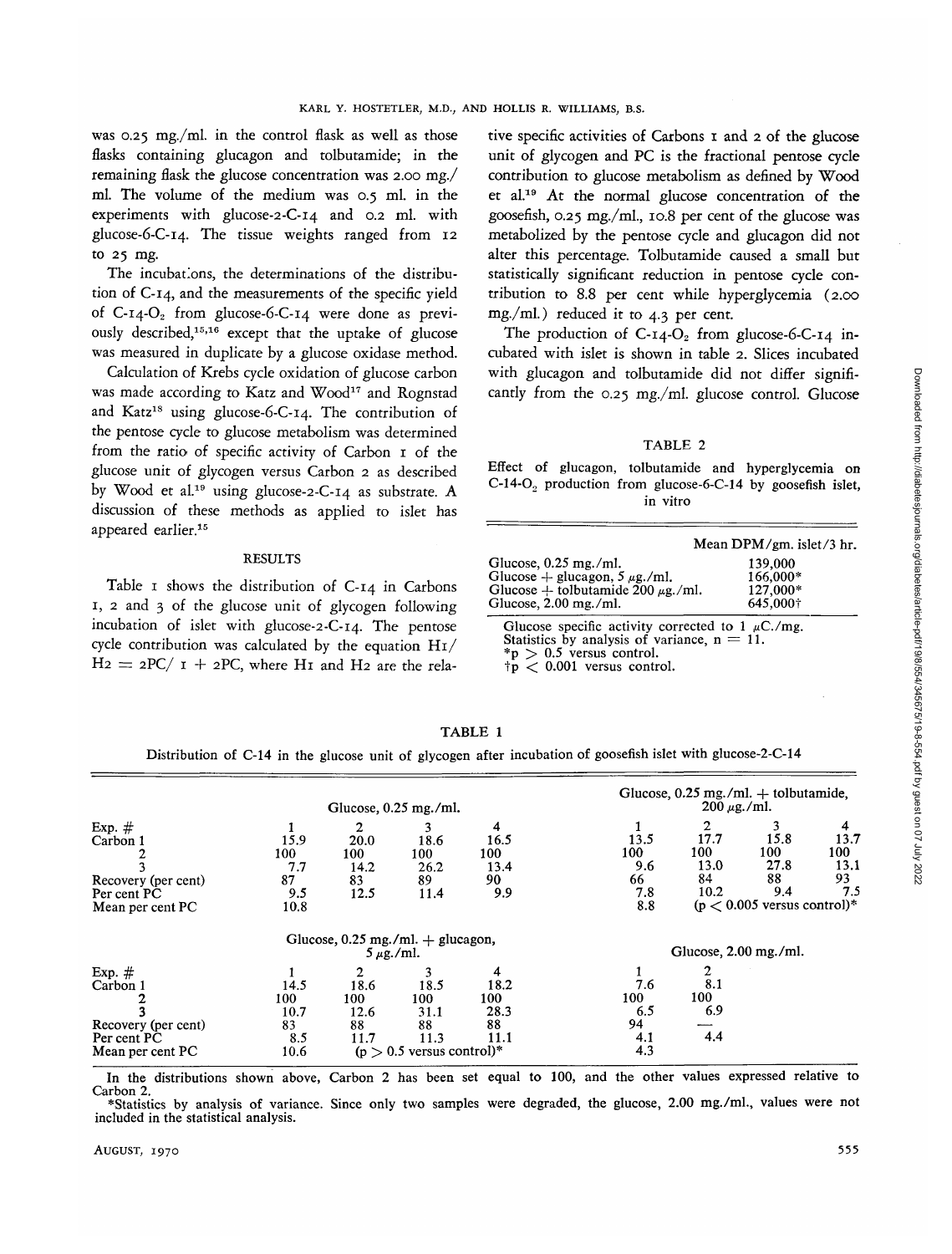at a concentration of 2.00 mg./ml. caused a 4.6-fold increase in the production of  $C$ -14- $O_2$ .

The uptake of glucose by islet when the glucose concentration was 0.25 mg./ml. was  $465 \mu g/gm$ . (table 3). Glucagon and tolbutamide caused small but not statistically significant increase in glucose uptake. Glucose at 2.00 mg./ml. caused a 6.5-fold increase in uptake to 3,050  $\mu$ g./gm. islet/hr.

TABLE 3

|  |  |  | Effect of glucagon, tolbutamide and hyperglycemia on |  |
|--|--|--|------------------------------------------------------|--|
|  |  |  | glucose uptake by goosefish islet $(\mu g./gm./hr.)$ |  |

|                                                                                                                                     | $Mean+1$ S.E.M.                                                                                                |
|-------------------------------------------------------------------------------------------------------------------------------------|----------------------------------------------------------------------------------------------------------------|
| Glucose, $0.25$ mg./ml.<br>Glucose + glucagon, $5 \mu$ g./ml.<br>Glucose + tolbutamide, $200 \mu$ g./ml.<br>Glucose, $2.00$ mg./ml. | $465 \pm 60(11)$<br>$490 \pm 165$ (12)*<br>$585 \pm 28$ (11) <sup>*</sup><br>$3.050 \pm 406$ (13) <sup>†</sup> |
| $Chatiction$ $hr + font$                                                                                                            |                                                                                                                |

Statistics by *t* test.<br>\*p > 0.5 versus control.<br> $\dot{\tau}$ p < 0.001 versus control.

The specific yield of  $C$ -14- $O_2$  from glucose-6-C-14 is a measure of the contribution of the Krebs cycle to glucose oxidation. The values shown in table 4 are expressed as a percentage and were calculated according to Katz and Wood.<sup>17</sup> In the 0.25 mg./ml. glucose medium, 4.88 per cent of the glucose taken up was oxidized to  $CO<sub>2</sub>$  by the Krebs cycle; in the presence of glucagon and tolbutamide the values were 5.80 per cent and 4.56 per cent respectively. At 2.00 mg./ml. glucose, Krebs cycle oxidation was 3.87 per cent; none of the latter values were significantly different from the control.

#### DISCUSSION

The assumptions required in the calculation of the pentose cycle contribution to glucose metabolism in the goosefish islet have been discussed previously.15 In the 0.25 mg./ml. and 2.00 mg./ml. glucose experiments

# TABLE 4

Effect of glucagon, tolbutamide and hyperglycemia on the per cent specific yield of  $C-14-O<sub>2</sub>$  from glucose-6-C-14 in goosefish islet, in vitro

| Treatment                                                                                                                             | $Mean+1$ S.E.M.                                                         |
|---------------------------------------------------------------------------------------------------------------------------------------|-------------------------------------------------------------------------|
| Glucose, $0.25$ mg./ml.<br>Glucose + glucagon, $5 \mu g$ ./ml.<br>Glucose + tolbutamide, $200 \mu g$ ./ml.<br>Glucose, $2.00$ mg./ml. | $4.88 \pm 0.64$<br>$5.80 + 0.73*$<br>$4.56 \pm 0.54*$<br>$3.87 + 0.85*$ |

\*p > 0.5 versus 0.25 mg./ml. glucose control by *t* test,  $n = 9$ .

using glucose-2-C-i4 as substrate, the relative specific activity of Carbon 1 versus Carbon 2 of the glucose unit of glycogen was slightly greater than reported previously.15 However, with hyperglycemia, PC decreased by 60 per cent which compares favorably with the 63 per cent decrease noted previously.15

In Experiment 3, there was considerable randomization of C-14 into Carbon 3 relative to Carbon 1. This was noted in an earlier study with goosefish islet<sup>15</sup> and is thought to be related to reversal of the transaldolase, transketolase series of reactions recently discussed in detail by Katz and Rognstad.<sup>20</sup> They indicated that reasonable estimates of the pentose cycle can frequently be made in spite of transaldolase-transketolase exchange if the ratio of C1 to C2 is used.<sup>20</sup> The production of lactate under these in vitro conditions was not measured but is probably considerable. No data are currently available on the pathways of glucose metabolism and lactate production by islet, in vitro.

Glucose uptake by goosefish islet at a glucose concentration of 2.00 mg./ml. was  $3,050 \mu g$ ./ml. This value is considerably higher than the value reported previously<sup>15</sup> and is probably due to a higher ratio of medium to tissue in these studies.

When the conversion of fructose-6-phosphate to fructose-1, 6-diphosphate is irreversible and the triose phosphates are in complete and rapid equilibrium, the percentage of the glucose-6-C-i4 utilized which is converted to  $C-14-C_2$  is a measure of the contribution of the Krebs cycle to glucose oxidation. When goosefish islet was incubated with glucose-6-C-14, the relative specific activity of Carbon 1 of the glucose unit of glycogen was 2.6 compared with 100 for Carbon 6, suggesting only slight reformation of glucose-6-phosphate from triose-phosphate.15 Thus, it would appear justified in goosefish islet to regard the specific yield of  $C$ -14- $O_2$ from glucose-6-C-i4 as an adequate approximation of the fractional contribution of the Krebs cycle to glucose oxidation. The values for Krebs cycle oxidation should be considered as maximum values, however, due to the presence of small amounts of C-14 appearing in Carbon 1 of the glucose-6-phosphate formed during the incubation which can be oxidized to  $C$ -14- $O_2$  by the pentose cycle.

Hyperglycemia (2.00 mg./ml. glucose) caused a decrease in the pentose cycle contribution to glucose metabolism from a control value of 10.8 per cent to 4.3 per cent, but did not affect the per cent of glucose carbon metabolized by the Krebs cycle. Glucagon did not alter the glucose metabolized by the pentose or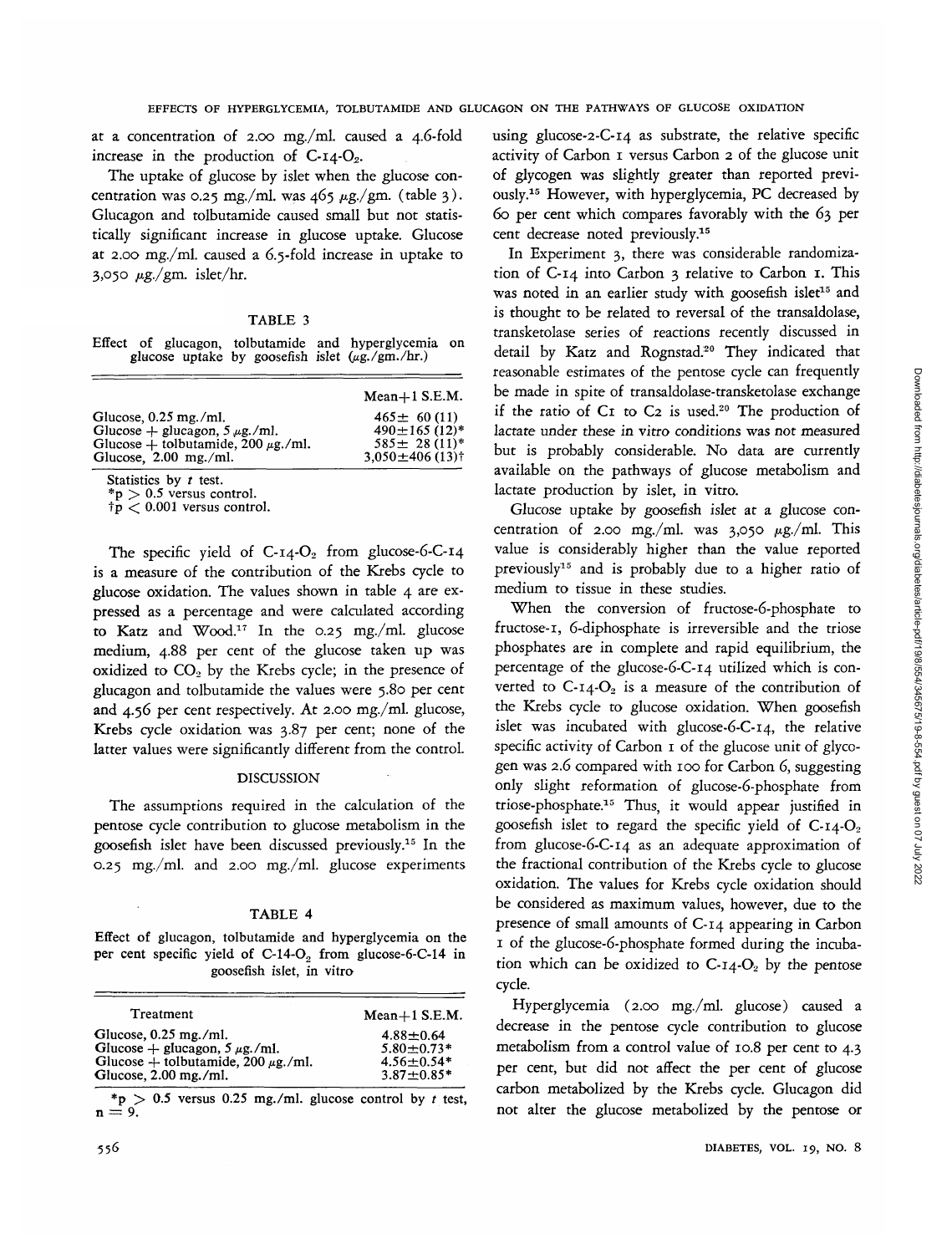#### TABLE 5

Calculation of glucose metabolized by the pentose and Krebs cycles and estimation of production rate of NADH and NADPH in goosefish islet, in vitro

|                                         | Glucose<br>uptake<br>$\mu$ g./gm./hr. | Per cent<br>PC | Per cent<br>KC | Glucose<br>$\mu$ g. OX.<br>by PC<br>/gm./hr. | Glucose<br>$\mu$ g. OX.<br>by KC<br>/gm./hr. | $\mu$ M.*<br><b>NADPH</b><br>prod.<br>/gm./hr. | uM.†<br><b>NADH</b><br>prod.<br>/gm./hr. |
|-----------------------------------------|---------------------------------------|----------------|----------------|----------------------------------------------|----------------------------------------------|------------------------------------------------|------------------------------------------|
| Glucose, $0.25$ mg./ml.                 | 465                                   | 10.8           | 4.9            | 50.2                                         | 22.8                                         | 1.68                                           | 1.27                                     |
| Glucose + tolbutamide, $200 \mu$ g./ml. | 585                                   | 8.8            | 4.6            | 51.5                                         | 26.9                                         | 1.71                                           | 1.49                                     |
| Glucose + glucagon, $5 \mu$ g./ml.      | 490                                   | 10.6           | 5.8            | 51.2                                         | 28.4                                         | 1.74                                           | 1.58                                     |
| Glucose, $2.00$ mg./ml.                 | 3,050                                 | 4.3            | 3.9            | 131.0                                        | 119.0                                        | 4.38                                           | 6.67                                     |

\*Example of NADPH calculation, glucose 0.25 mg./ml.: Over-all reaction = 1 glucose + 6 NADP  $\rightarrow$  6 CO<sub>2</sub> + triose-P  $\pm$  6 NADPH, ... (50.2/180)  $\times$  6 = 1.68  $\mu$ M. NADPH/gm./hr.

tExample of NADH calculation, glucose 0.25 mg./ml. Over-all reaction = 1 glucose + 10 NAD  $\rightarrow$  6 CO<sub>2</sub> + 10 NADH, ... (22.8/180)  $\times$  10 = 1.27  $\mu$ M. NADH/gm./hr.

Krebs cycles. Tolbutamide did not alter Krebs cycle glucose metabolism but caused an 18 per cent decrease in glucose metabolized by the pentose cycle. The significance of this small decrease is uncertain.

Calculations of net glucose metabolism were made to show the magnitude of the effects of hyperglycemia, and tolbutamide and glucagon on glucose oxidation by the pentose and Krebs cycles (table 5). Hyperglycemia caused an increase in glucose oxidized by the pentose cycle from 50.2  $\mu$ g./gm./hr. to 131  $\mu$ g./gm./hr. while metabolism of glucose via the Krebs cycle rose from 22.8  $\mu$ g./gm./hr. to 119  $\mu$ g./gm./hr. Tolbutamide and glucagon did not affect net glucose oxidation by either pathway. Since NADH, NADP, and NADPH have recently been reported to increase insulin release in fish islet, in vitro,<sup>14</sup> a calculation of the net rate of formation of reduced pyridine nucleotides in fish islet was made from the amount of glucose metabolized by the pentose and Krebs pathways (table 5). Hyperglycemia caused an increase in the estimated rate of formation of reduced pyridine nucleotides in fish islet while glucagon and tolbutamide values were nearly identical with that for the 0.25 mg./ml. glucose control. These results are consistent with the concept that glucagon and tolbutamide exert their effects on insulin release at a site other than glucose metabolic pathways.

The glycogen content of goosefish islet is considerable (0.27 per cent wet weight), $21$  and if a large fraction of the glycogen in islet were converted to glucose-6 phosphate during the incubation, significant increases in net pentose cycle or Krebs cycle oxidation could occur. The action of glucagon to promote insulin release in the absence of glucose could be explained by glycogenolysis in islet, as suggested by Devrim and Recant.<sup>7</sup> However, in the experiments using glucose-2-C-14, the

incorporation of C-14 into glycogen was measured. Tolbutamide and glucagon did not significantly affect this incorporation when compared with the glucose control (0.25 mg./ml.). This finding is consistent with the data of Hellman and Idahl who reported that glucagon (5  $\mu$ g./ml.) caused only small decreases in the glycogen content of microdissected islets from obese hyperglycemic mice.<sup>22</sup>

The net increase in glucose oxidation and pyridine nucleotide generation by the pentose and Krebs cycles caused by hyperglycemia may be related to insulin release by islet. However, the procedures used for measuring pentose cycle and Krebs cycle reflect metabolic events over the two-hour incubation period, and do not indicate metabolic events in the early minutes of exposure of the islet to glucose, glucagon and tolbutamide when insulin release might be greatest. In addition, the results indicate metabolic events in all islet cell types (A,B,C, and D cells) and do not indicate metabolism in the B cell. The results are not inconsistent with the hypothesis that glucose metabolism by the pentose cycle is related to insulin release, since hyperglycemia could increase the B cell pentose cycle while decreasing it in other islet cell types.

#### ACKNOWLEDGMENT

This study was supported in part by National Institutes of Health Grant AM-6517 to Dr. Arnold Lazarow, Department of Anatomy, University of Minnesota, Minneapolis, Minnesota, and by National Institutes of Health Grant AM-09059 to Dr. S. J. Cooperstein, Department of Anatomy, University of Connecticut, Hartford, Connecticut.

Dr. Hostetler is a U.S. Public Health Service Postdoctoral Trainee in Medicine, National Institutes of Health Grant AM-1005.